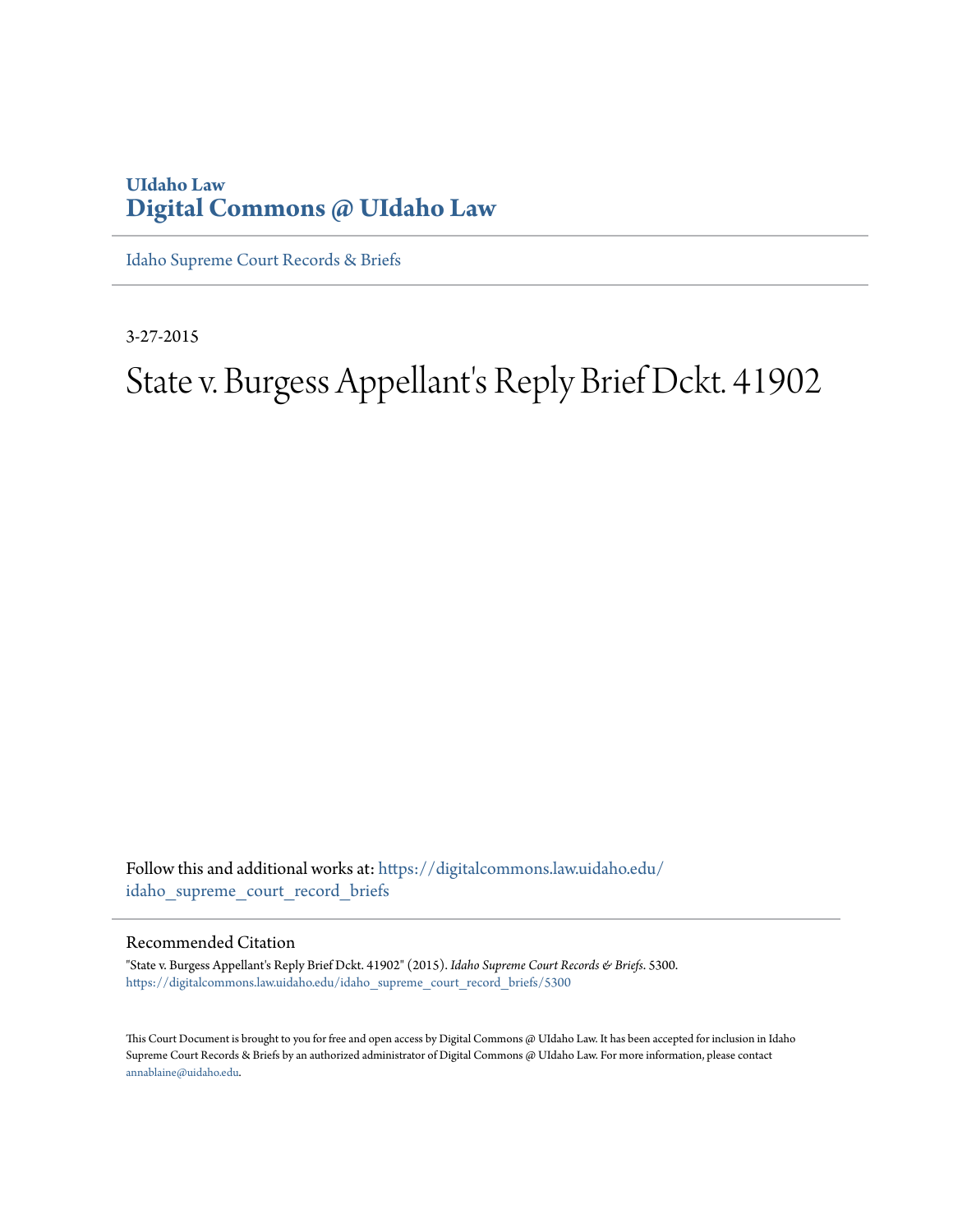

#### **IN THE SUPREME COURT OF THE STATE OF IDAHO**

)

)

)

)

**STATE OF IDAHO,** )

**Plaintiff-Respondent,** )

**NO. 41902** 

**REPLY BRIEF** 

**ADA COUNTY NO. CR 2013-2864** 

 $v.$  )

**SHAYNE RAY BURGESS,** )

Defendant-Appellant.

#### **REPLY BRIEF OF APPELLANT**

**APPEAL FROM THE DISTRICT COURT OF THE FOURTH JUDICIAL DISTRICT OF THE STATE OF IDAHO, IN AND FOR THE COUNTY OF ADA** 

> **HONORABLE RICHARD D. GREENWOOD District Judge**

**SARA B. THOMAS**  State Appellate Public Defender State of Idaho I.S.B. #5867

ERIK R. LEHTINEN Chief, Appellate Unit I.S.B. #6247

KIMBERLY E. SMITH **Deputy State Appellate Public Defender I.S.B. #9150 3050 N. Lake Harbor Lane, Suite 100 Boise, ID 83703 (208) 334-2712** 

**ATTORNEYS FOR DEFENDANT-APPELLANT**  **KENNETH K. JORGENSEN**  Deputy Attorney **General**  Criminal Law Division P .0. Box 83720 Boise, Idaho 83720-0010 (208) 334-4534



**ATTORNEY FOR PLAINTIFF-RESPONDENT**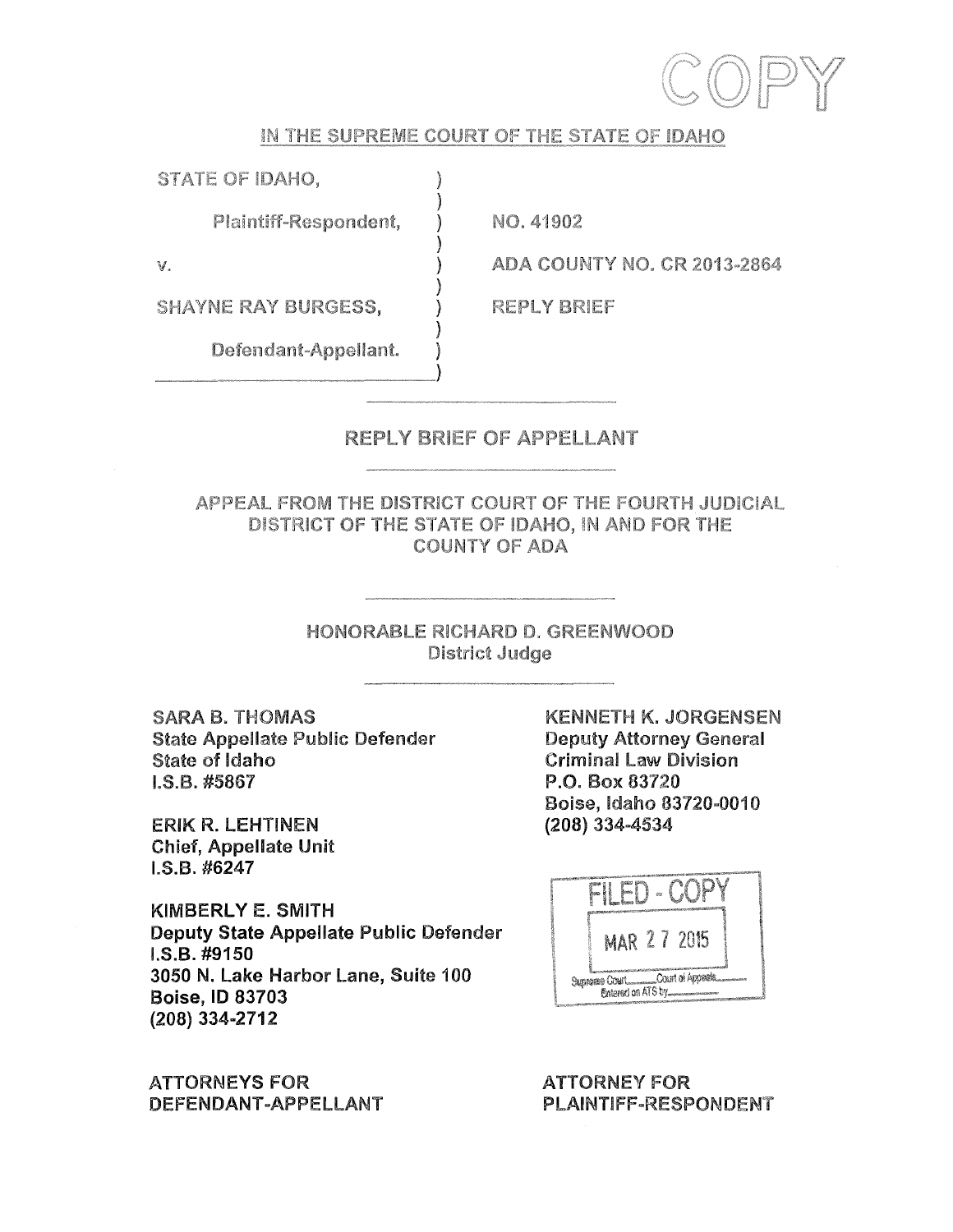# TABLE OF CONTENTS PAGE

| Statement of the Facts and                                                                                                                                                                                                            |
|---------------------------------------------------------------------------------------------------------------------------------------------------------------------------------------------------------------------------------------|
|                                                                                                                                                                                                                                       |
|                                                                                                                                                                                                                                       |
| $\mathbf{L}$<br>The District Court Erred When It Allowed The State To Introduce<br>On Cross-Examination Mr. Burgess's Inculpatory Statements<br>That Were Obtained In Violation Of Miranda v. Arizona4                                |
| II. The District Court Erred When It Admitted Mr. Burgess's<br>Statement That He Used Methamphetamine On The Day<br>Of The Incident Because Its Probative Value Was<br>Substantially Outweighed By Its Unfairly Prejudicial<br>Effect |
|                                                                                                                                                                                                                                       |
|                                                                                                                                                                                                                                       |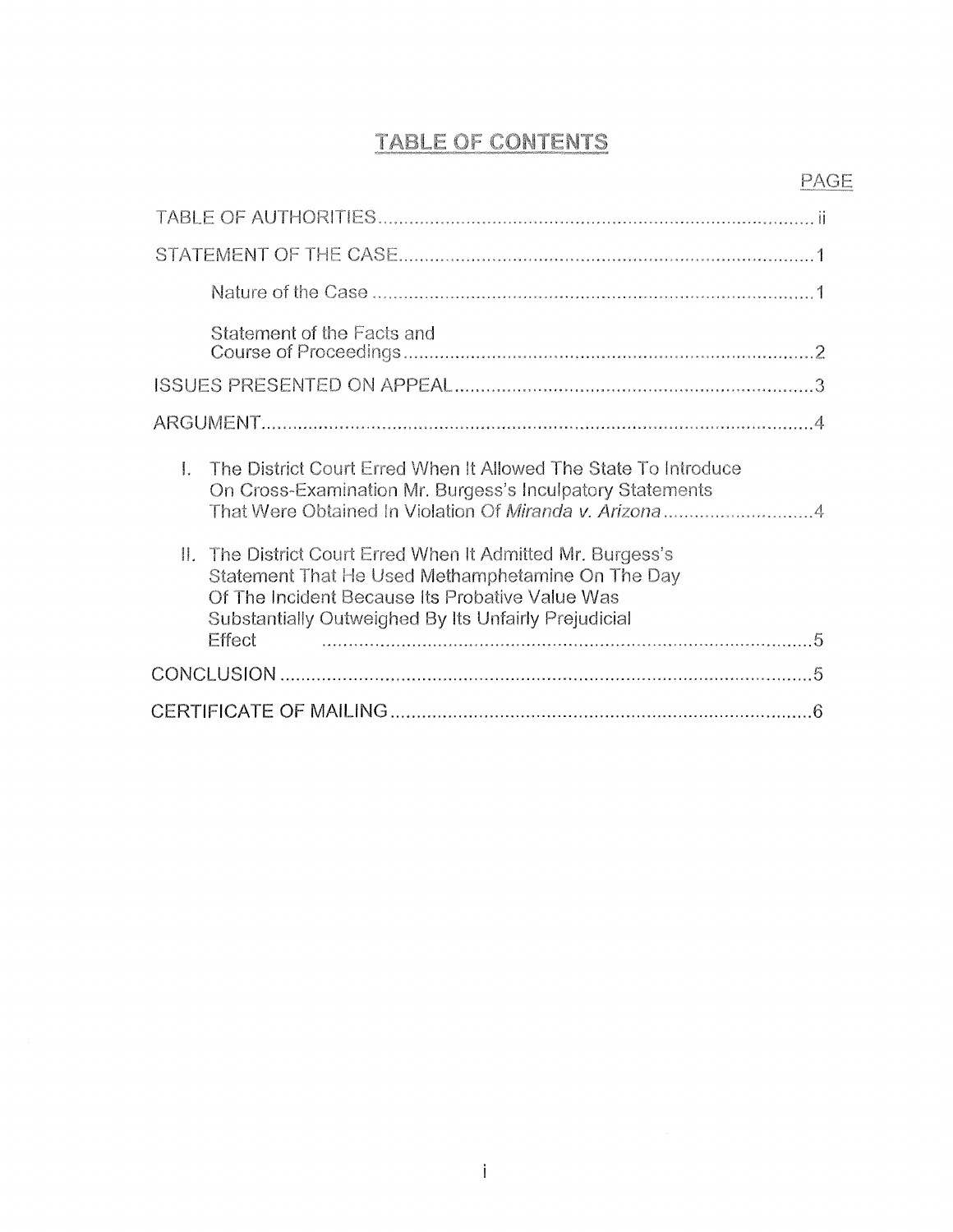### **TABLE OF AUTHORITIES**

| Cases |
|-------|
|       |
|       |
|       |
| Rules |

|--|--|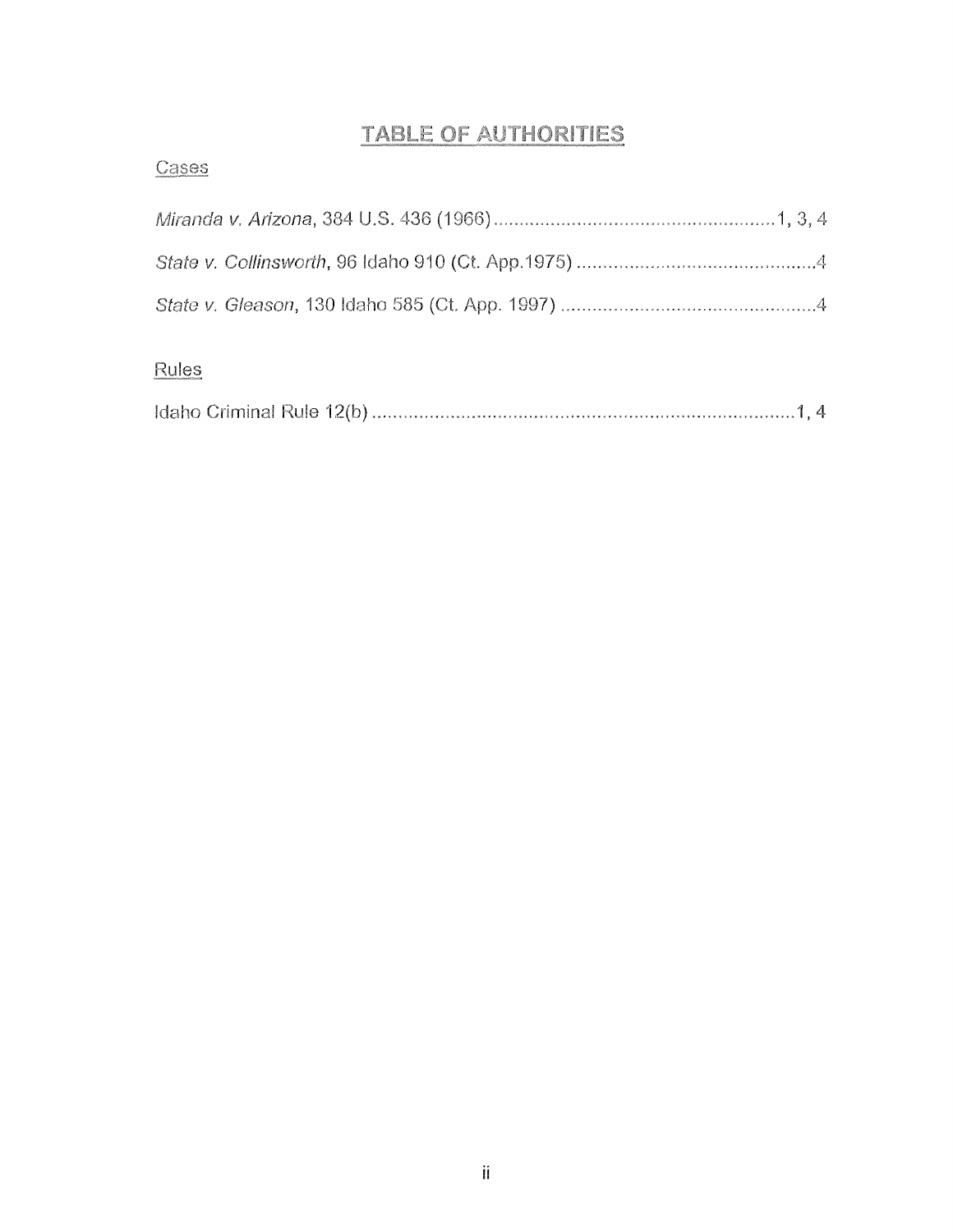#### STATEMENT OF THE CASE

#### Nature of the Case

Shayne Ray Burgess appeals from his Judgment of Conviction and Commitment for aggravated assault on certain personnel, with a weapons enhancement, and misdemeanor resisting, delaying or obstructing an officer. Mr. Burgess asserts that the district court erred at trial by allowing the State to introduce on cross-examination his inculpatory statements to Trooper Robinson. The statements were obtained in violation of the United States Supreme Court's holding in Miranda v. Arizona, and the State did not meet its burden of showing that the statements were voluntary and that they were being admitted for a permissible purpose. He further asserts that the district court erred when it admitted his statement to hospital staff that he used methamphetamine on the day of the incident because its unfairly prejudicial effect substantially outweighed its probative value.

The State presented two main points in its Respondent's Brief. Regarding the first issue, the State argued that Idaho Criminal Rule 12(b ), which requires that a motion to suppress evidence be made prior to trial, prevents Mr. Burgess from objecting to the improper use of his un-Mirandized statements. (Respondent's Brief, pp.5-6.) However, Rule 12(b) does not apply to the statements in question because the State conceded below that the evidence was obtained in violation of *Miranda v. Arizona*, 384 U.S. 436, 444-56 (1966) and could not be admitted in the State's case-in-chief. (Tr. 11/22/13, p.227, Ls.13, 17-19.) Therefore, suppression was not at issue and a motion to suppress would have been moot. Rather, the question at issue was whether the

1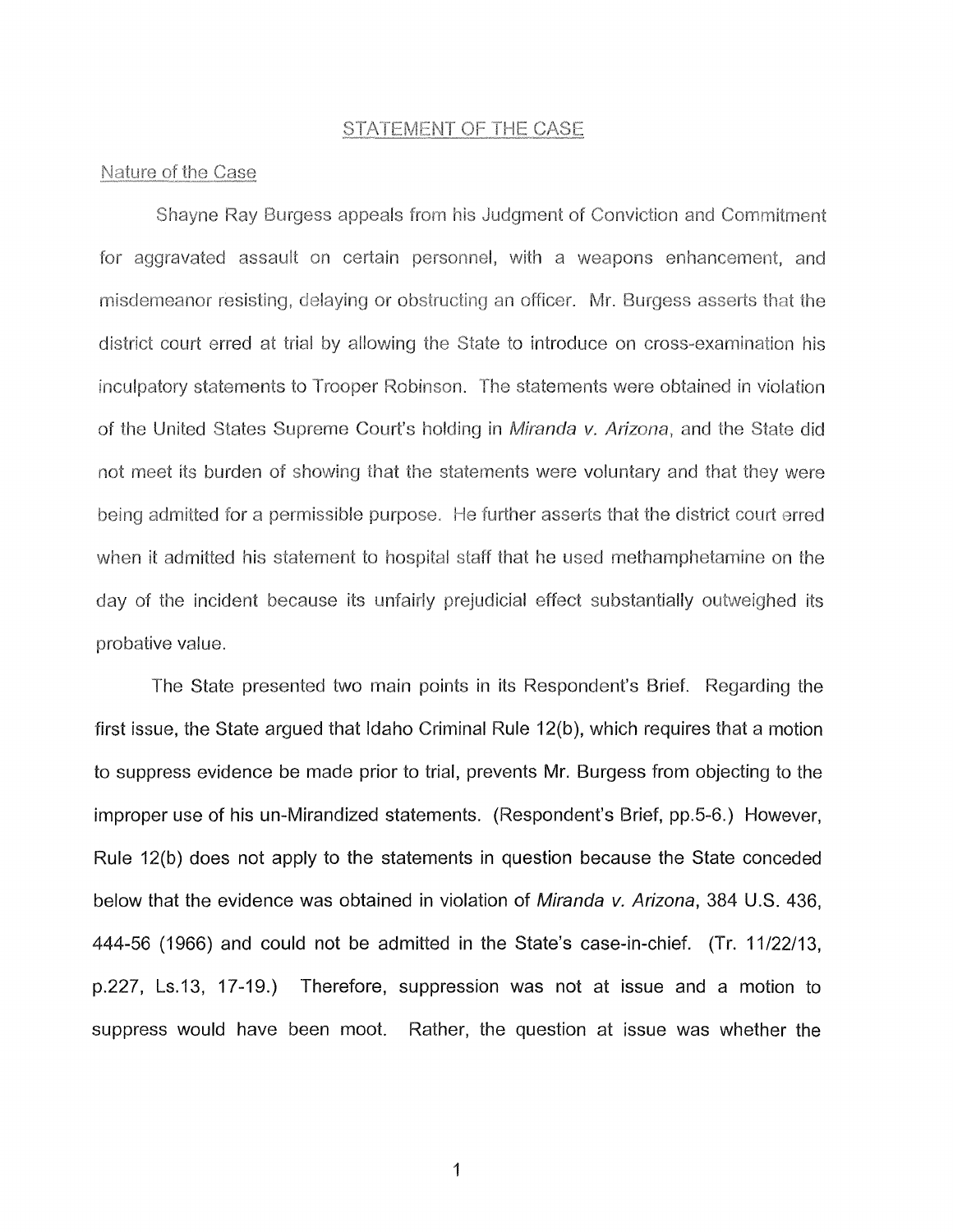prosecutor could later use the un-Mirandized statements for a different purpose without establishing that the statements were not involuntary.

Regarding the second issue, the State argued that the district court did not abuse its discretion when it admitted evidence of Mr. Burgess's methamphetamine use. (Respondent's Brief, pp.6-9.) Because the Respondent's Brief does not present any arguments on this issue that have not already been addressed in the Appellant's Brief, **Mr.** Burgess will limit this Reply Brief to the first issue.

#### Statement of the Facts and Course of Proceedings

The statement of the facts and course of proceedings were previously articulated in **Mr.** Burgess's Appellant's Brief. They need not be repeated in this Reply Brief, but are incorporated herein by reference thereto.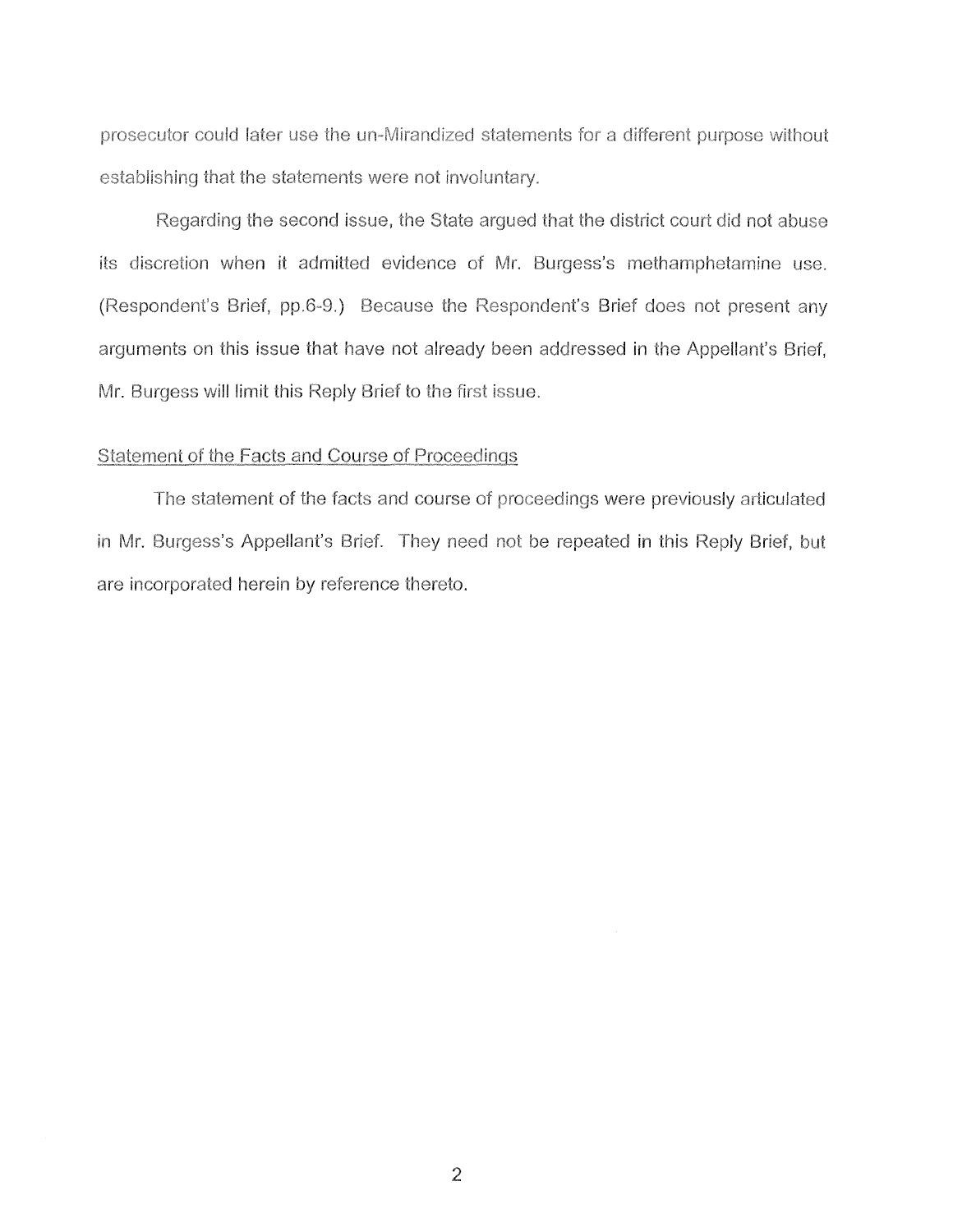#### **iSSUES**

- ·1. Did the district court err in when it allowed the State to introduce on crossexamination Mr. Burgess's inculpatory statements that were obtained in violation of Miranda v. Arizona?
- 2. Did the district court err when it admitted Mr. Burgess's statement that he used methamphetamine on the day of the offense?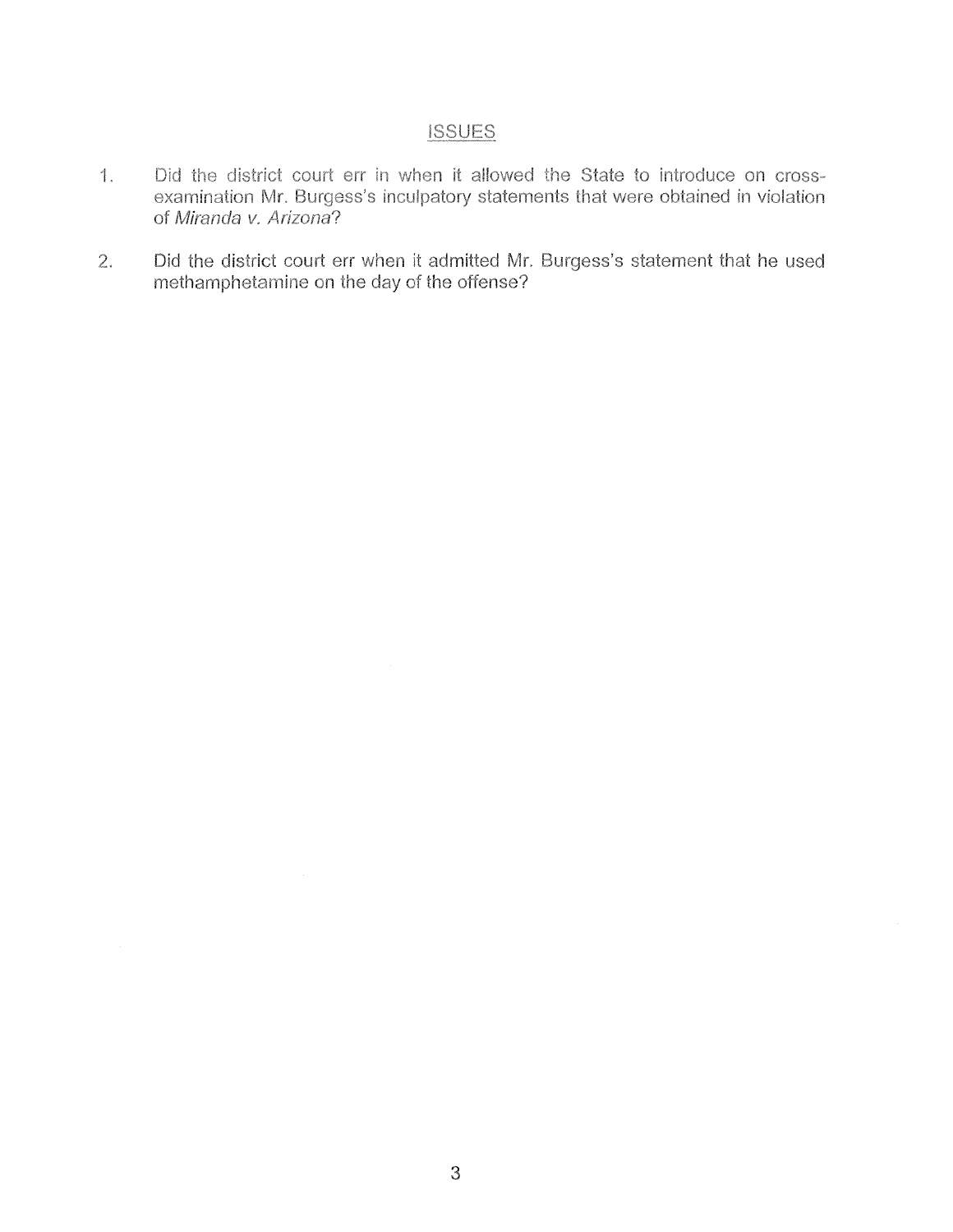#### ARGUMENT

I.

#### The District Court Erred When It Allowed The State To Introduce On Cross-Examination Mr. Burgess's Inculpatory Statements That Were Obtained In Violation Of Miranda v. Arizona

Mr. Burgess is not precluded from objecting to the State's use of un-Mirandized statements during its cross-examination. The State contends that Idaho Criminal Rule 12(b), which requires that a motion to suppress be filed before the commencement of a trial, somehow prevents Mr. Burgess from challenging the prosecutor's later attempt to admit the statements as impeachment evidence. (Respondent's Brief, pp.5-6.) This argument is without merit. The prosecutor at trial conceded that the statements were obtained in violation of Miranda v. Arizona, supra, 384 U.S. at 444-46. (Tr. 11/22/13, p.227, Ls.13, 17-19.) Given this concession, a motion to suppress evidence would have been entirely moot. Rule 12(b) does not require the filing of moot motions. Therefore, Rule 12(b) does not have any application to the facts of this case. As such, the State's reliance on State v. Collinsworth, 96 Idaho 910, 912 (Ct. App.1975) and State v. Gleason, 130 Idaho 585, 590 (Ct. App. 1997), both of which pertain to motions to suppress that involved issues that were not conceded by the prosecution, are misplaced and need not be addressed here. (Respondent's Brief, pp.5-6.)

Further, the logical application of the State's argument is absurd. The State is essentially arguing that the prosecution can concede a suppression issue, thereby obviating the need for the defense to file a suppression motion, then later ask for the admittance of the evidence, and argue that the defense should have filed a suppression

4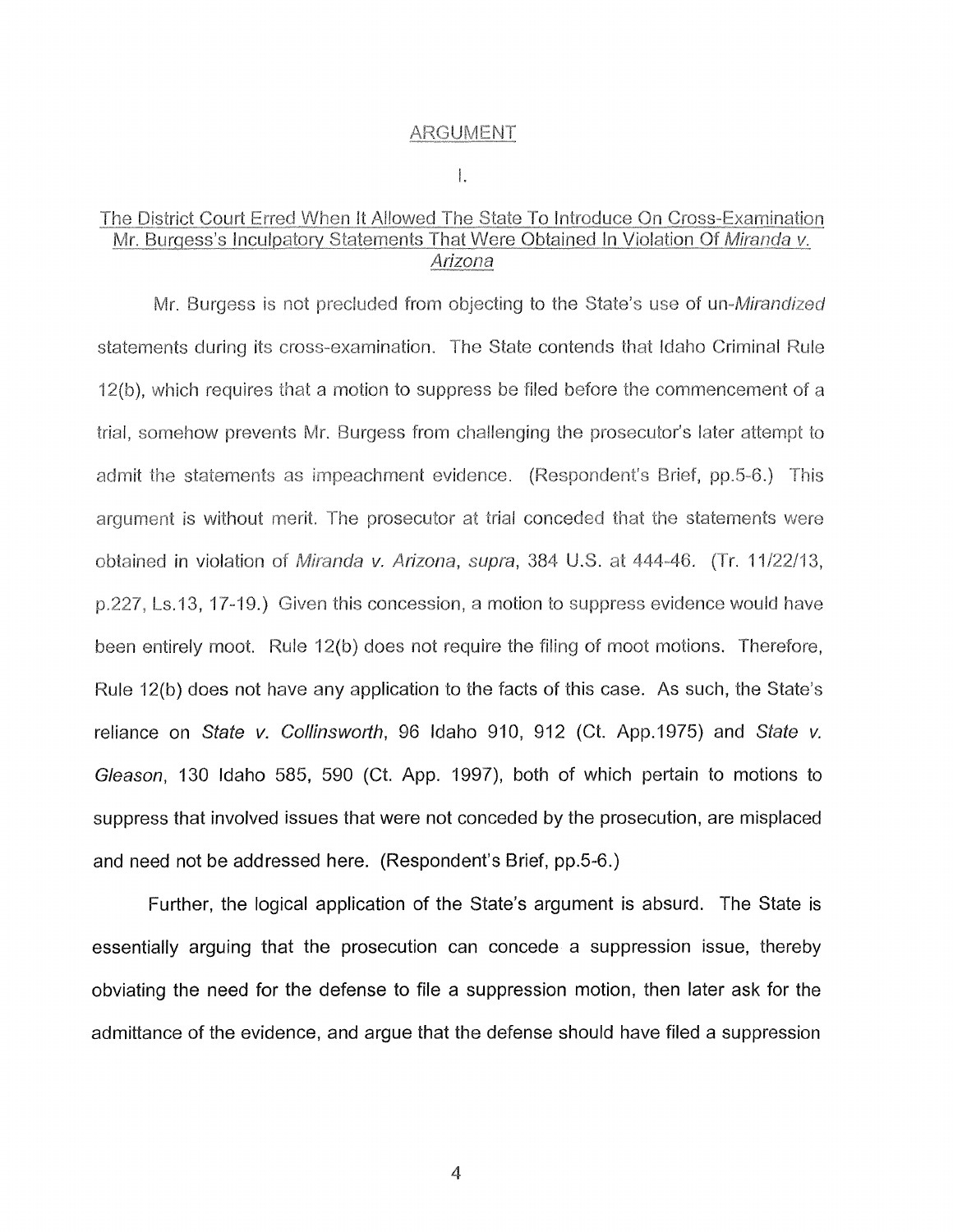brief. Clearly, the State did not intend on appeal to advocate for this sort of gamesmanship, but the practical outcome of its argument remains inescapable.

The State did not challenge Mr. Burgess's argument on the merits. Therefore, Mr. Burgess maintains that the district court erred when it admitted these statements for any purpose without making a finding of voluntariness and, even if such a finding had been made, the statements were ultimately used for an impermissible purpose.

11.

#### The District Court Erred When It Admitted Mr. Burgess's Statement That He Used Methamphetamine On The Day Of The Incident Because Its Probative Value Was Substantially Outweighed By Its Unfairly Prejudicial Effect

Mr. Burgess's arguments regarding this issue have been fully briefed in Appellant's Brief and need not be repeated in this Reply Brief, but are incorporated herein by reference thereto.

#### **CONCLUSION**

Mr. Burgess respectfully requests that this Court vacate his convictions and remand his case to the district court for a new trial.

DATED this  $27<sup>th</sup>$  day of March, 2015.

 $1.7621$ 

**KIMBERLY E. SMITH**  Deputy State Appellate Public Defender